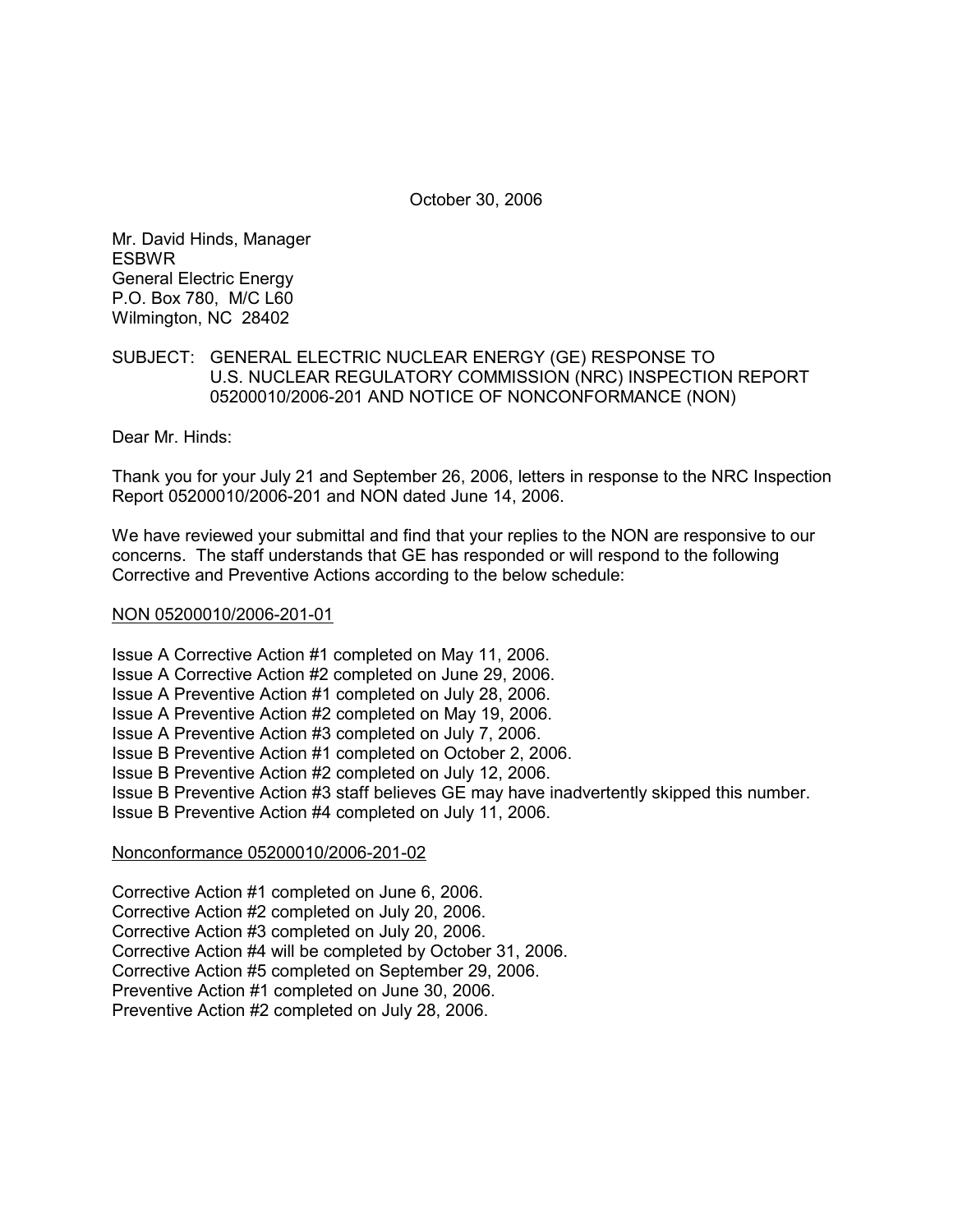D. Hinds - 2 -

In addition, the staff requests that you submit:

- (1) Revision 2 of NEDO-33181,"NP-2010 COL Demonstration Project Quality Assurance Plan," for staff review when it is issued; and,
- (2) The latest revision of NEDC-33260, "NP-2010 COL Demonstration Project SQAR ESBWR QA Requirements for Procurement of Engineering Services and Equipment."

The staff may review the implementation of your corrective action during a future NRC staff inspection to determine that full compliance has been achieved and will be maintained.

If you or your staff have any questions regarding this matter, we will be pleased to discuss them with you.

Sincerely,

# */RA/*

David B. Matthews, Director Division of New Reactor Licensing Office of New Reactor Licensing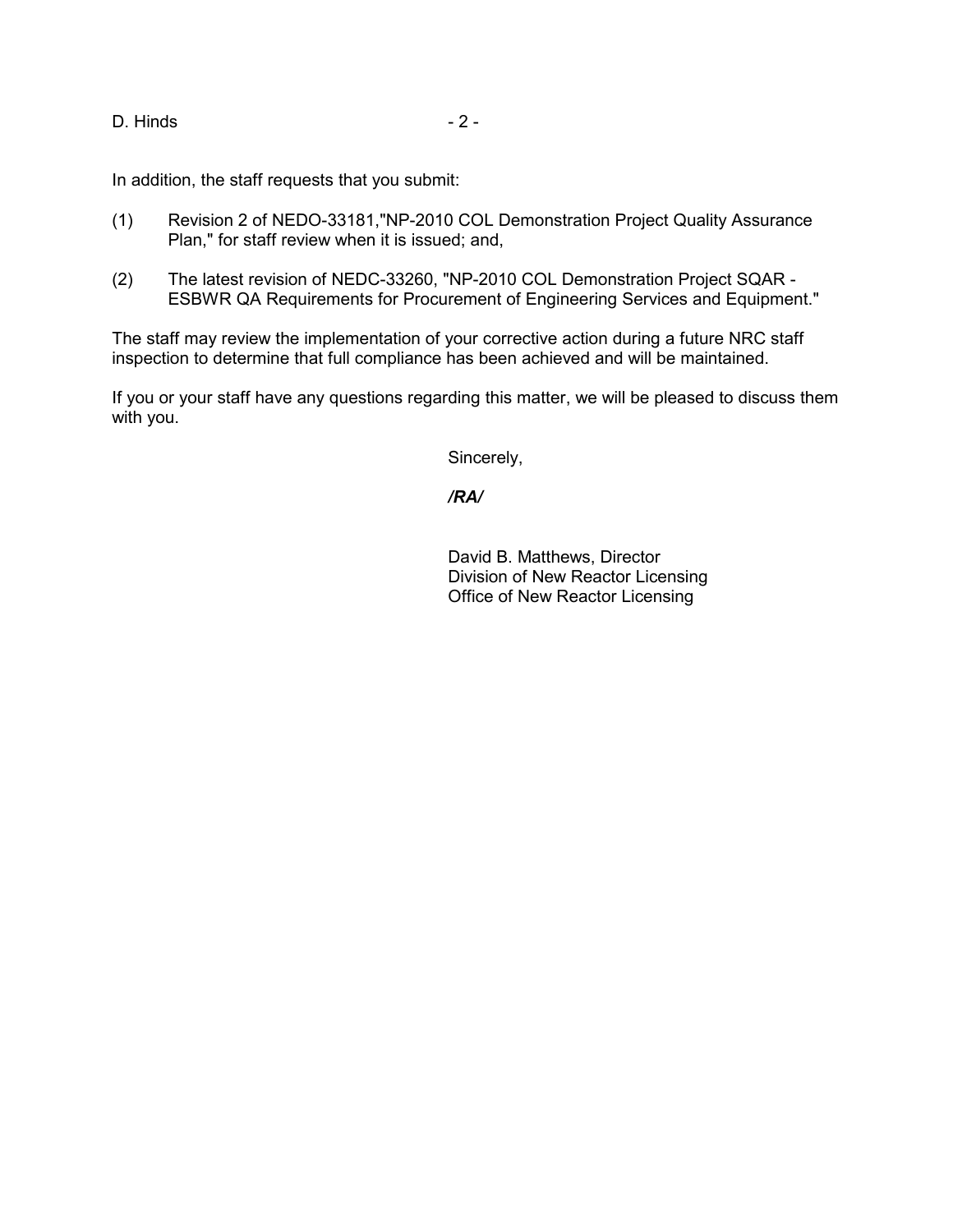D. Hinds - 2 -

In addition, the staff requests that you submit:

- (1) Revision 2 of NEDO-33181,"NP-2010 COL Demonstration Project Quality Assurance Plan," for staff review when it is issued; and,
- (2) The latest revision of NEDC-33260, "NP-2010 COL Demonstration Project SQAR ESBWR QA Requirements for Procurement of Engineering Services and Equipment."

The staff may review the implementation of your corrective action during a future NRC staff inspection to determine that full compliance has been achieved and will be maintained.

If you or your staff have any questions regarding this matter, we will be pleased to discuss them with you.

Sincerely,

## */RA/*

David B. Matthews, Director Division of New Reactor Licensing Office of New Reactor Licensing

DISTRIBUTION: Hard Copy **PUBLIC** SWilliams ACubbage JColaccino **DMatthews** NESB R/F KKavanagh RMcIntyre **DThatcher** 

# ADAMS Accession No. ML062860056

| OFFICE      | NRO/DNRL/NGE1 | NRO/DNRL/NGE1 | NRO/DNRL/NGE1 | D/DNRL/NRO  |
|-------------|---------------|---------------|---------------|-------------|
| <b>NAME</b> | S. Williams   | A. Cubbage    | J. Colaccino  | D. Matthews |
| <b>DATE</b> | 10/16/2006    | 10/17/2006    | 10/25/2006    | 10/30/2006  |

**OFFICIAL RECORD COPY**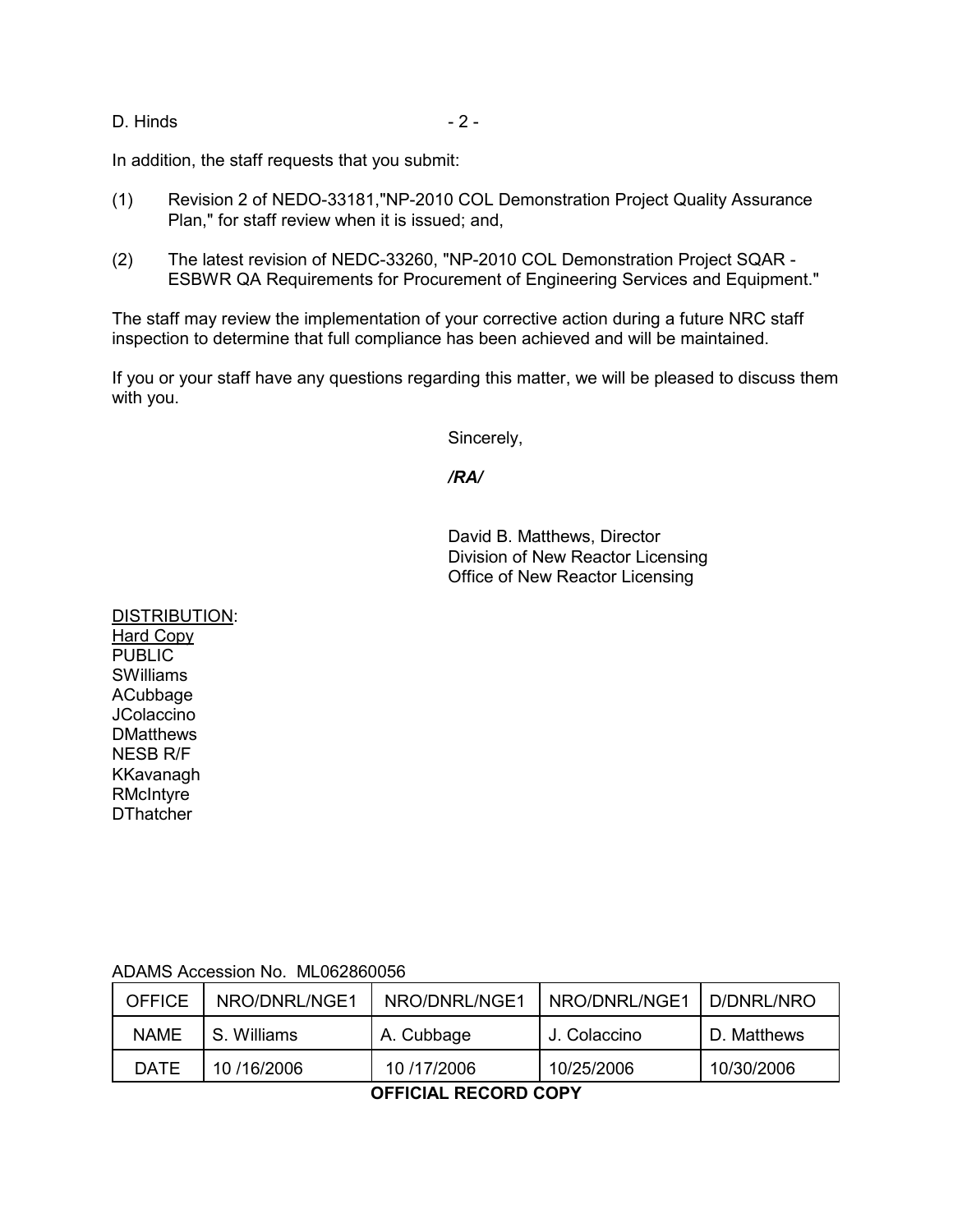#### ESBWR Mailing List

cc:

Mr. David Lochbaum, Nuclear Safety Engineer Union of Concerned Scientists 1707 H Street, NW., Suite 600 Washington, DC 20006-3919

Mr. Paul Gunter Nuclear Information & Resource Service 1424 16th Street, NW, Suite 404 Washington, DC 20036

Mr. James Riccio **Greenpeace** 702 H Street, Suite 300 Washington, DC 20001

Mr. Adrian Heymer Nuclear Energy Institute Suite 400 1776 I Street, NW Washington, DC 20006-3708

Mr. Paul Leventhal Nuclear Control Institute 1000 Connecticut Avenue, NW Suite 410 Washington, DC 20036

Mr. Ron Simard 6170 Masters Club Drive Suwanne, GA 30024

Mr. Brendan Hoffman Research Associate on Nuclear Energy and Environmental Program 215 Pennsylvania Avenue, SE Washington, DC 20003

Mr, Jay M. Gutierrez Morgan, Lewis & Bockius, LLP 1111 Pennsylvania Avenue, NW Washington, DC 20004

Mr. Glenn H. Archinoff AECL Technologies 481 North Frederick Avenue Suite 405 Gaithersburg, MD 20877

Mr. Gary Wright, Director Division of Nuclear Facility Safety Illinois Emergency Management Agency 1035 Outer Park Drive Springfield, IL 62704

Mr. Charles Brinkman Westinghouse Electric Co. Washington Operations 12300 Twinbrook Pkwy., Suite 330 Rockville, MD 20852

Mr. Ronald P. Vijuk Manager of Passive Plant Engineering AP1000 Project Westinghouse Electric Company P. O. Box 355 Pittsburgh, PA 15230-0355

Mr. Ed Wallace, General Manager **Projects** PBMR Pty LTD PO Box 9396 Centurion 0046 Republic of South Africa